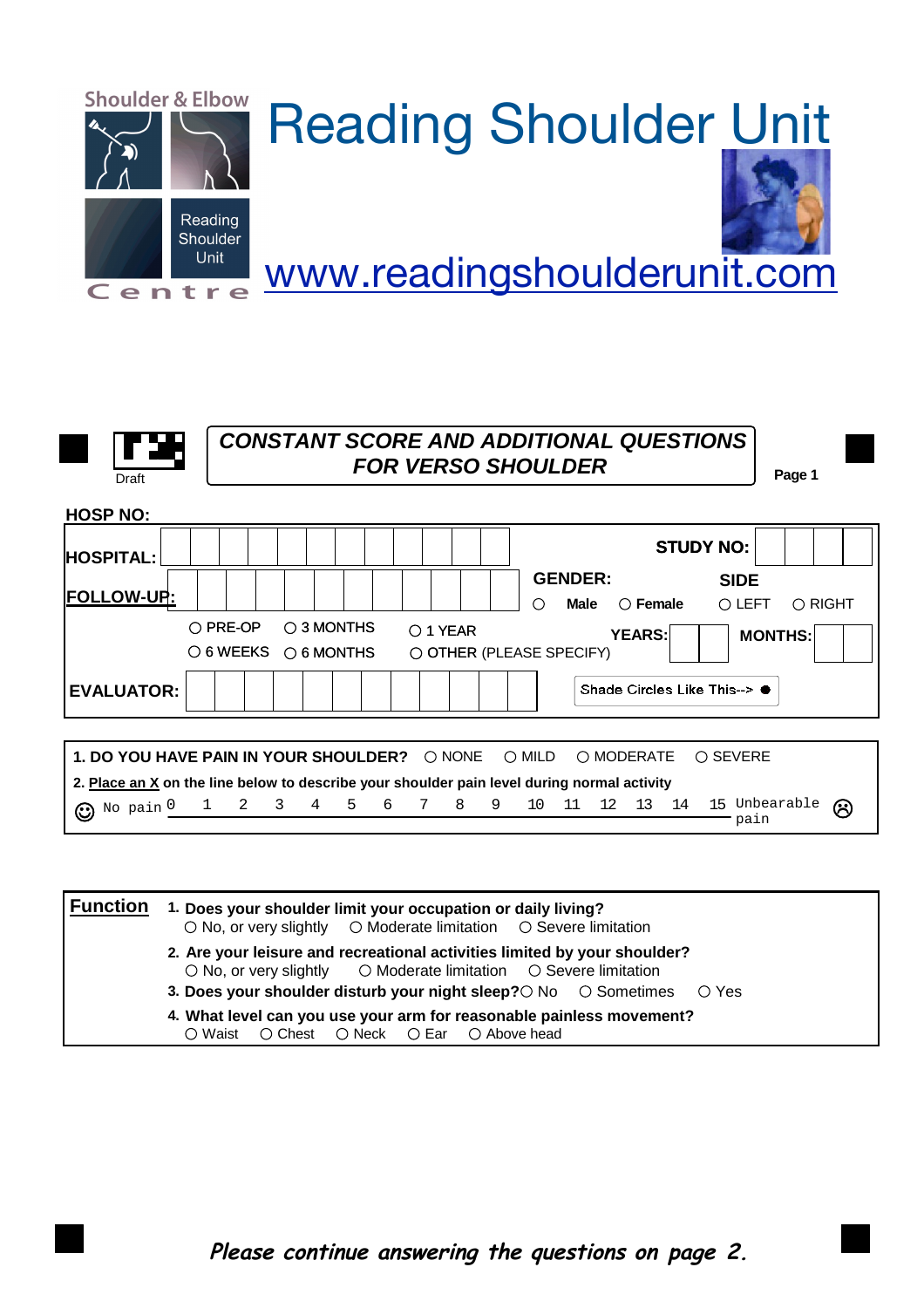

## *CONSTANT SCORE AND ADDITIONAL QUESTIONS* **FOR VERSO SHOULDER**



*Please continue answering the questions on page 3.*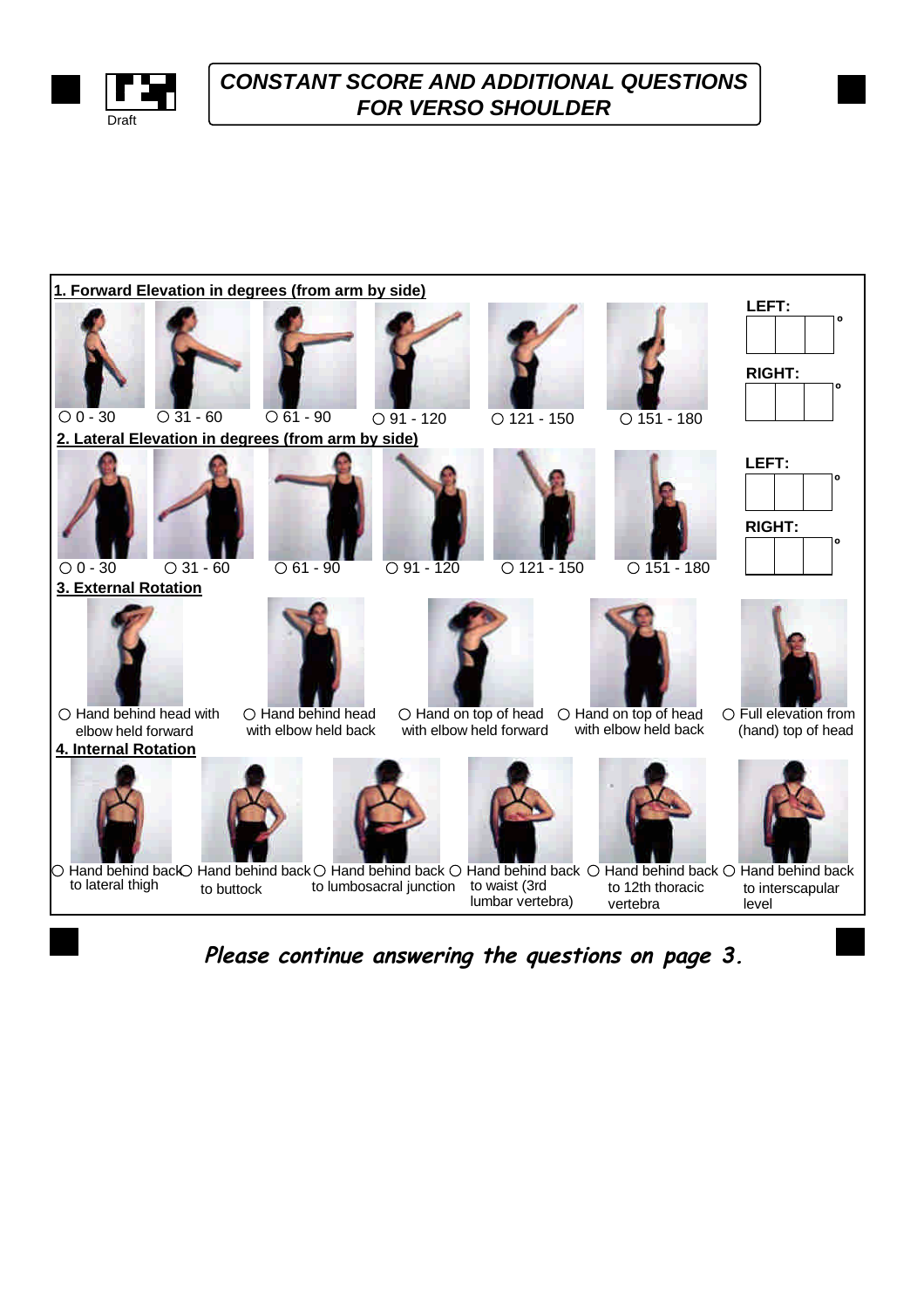| <b>CONSTANT SCORE AND ADDITIONAL QUESTIONS</b><br><b>FOR VERSO SHOULDER</b><br>Page 3<br>Draft                                                                                                                                                  |  |  |  |  |
|-------------------------------------------------------------------------------------------------------------------------------------------------------------------------------------------------------------------------------------------------|--|--|--|--|
| <b>STUDY NO:</b><br><b>HOSP NO:</b>                                                                                                                                                                                                             |  |  |  |  |
| <b>SIDE</b><br><b>HOSPITAL:</b><br>Shade Circles Like This--> ●<br>O LEFT<br>O RIGHT                                                                                                                                                            |  |  |  |  |
| FOLLOW-UP: O PRE-OP<br>$\bigcirc$ 3 MONTHS<br>O 1 YEAR<br><b>MONTHS:</b><br><b>YEARS:</b>                                                                                                                                                       |  |  |  |  |
| O OTHER (PLEASE SPECIFY)<br>○ 6 WEEKS ○ 6 MONTHS                                                                                                                                                                                                |  |  |  |  |
| ١o<br>0<br>Internal rotation in 90° of abduction:<br>LEFT:<br><b>RIGHT:</b>                                                                                                                                                                     |  |  |  |  |
| <b>External rotation in adduction with</b><br>0<br>LEFT:<br><b>RIGHT:</b><br>the arm beside the body:                                                                                                                                           |  |  |  |  |
| <b>POWER:</b> Number of pounds resisted at 90 <sup>°</sup> of<br>Left:<br>Right:<br>lateral elevation (maximum 25lbs)<br> kg<br>Ibs<br>kg<br>Ibs                                                                                                |  |  |  |  |
| Place an X on the line below to describe how satisfied you are with your shoulder.                                                                                                                                                              |  |  |  |  |
| (R) Not satisfied 0 1<br>8<br>9<br>10! Very satisfied $\odot$<br>$\overline{2}$<br>$\mathbf{3}$<br>$4\overline{ }$<br>5<br>6<br>7                                                                                                               |  |  |  |  |
| What is your occupation:<br>1. How well can you perform your occupation?                                                                                                                                                                        |  |  |  |  |
| $\circ$ With little difficulty $\circ$ Moderate difficulty<br>$\circ$ Easily<br>$\circlearrowright$ Extreme difficulty<br>$\bigcirc$ Not at all                                                                                                 |  |  |  |  |
| 2. What are your two main sporting/leisure activities:                                                                                                                                                                                          |  |  |  |  |
| 3. How well can you perform these activities?<br>$\circ$ With little difficulty $\circ$ Moderate difficulty<br>$\circ$ Easily<br>$\circlearrowright$ Extreme difficulty<br>$\bigcirc$ Not at all                                                |  |  |  |  |
| ONLY COMPLETE THIS SECTION AFTER YOUR OPERATION:                                                                                                                                                                                                |  |  |  |  |
| Date of Surgery:<br>Operation:<br>Y<br>Y<br>Y<br>D<br>D<br>м<br>м                                                                                                                                                                               |  |  |  |  |
| How do you feel NOW following your operation? $\circ$ Much better<br>$\bigcirc$ Same<br>$\circ$ Worse<br>$\circ$ Better                                                                                                                         |  |  |  |  |
| $\bigcirc$ Yes<br>$\bigcirc$ No<br>Have you NOW returned to the same occupation?                                                                                                                                                                |  |  |  |  |
| $\bigcirc$ Yes<br>Have you NOW returned to the same occupation but<br>$\bigcirc$ No<br>with decreased level of activity (due to the shoulder)?<br>$\bigcirc$ No<br>Have you NOW changed occupation due to the shoulder? $\circ$ Yes             |  |  |  |  |
| If yes, what is your occupation NOW?                                                                                                                                                                                                            |  |  |  |  |
| Have you NOW stopped working all together due to your shoulder? $\circ$ Yes<br>$\bigcirc$ No                                                                                                                                                    |  |  |  |  |
| Have you NOW returned to the same level of activity in the same sport?<br>$\bigcirc$ No<br>$\circ$ Yes<br>Have you NOW returned to a decreased level of activity in the same<br>$\bigcirc$ No<br>$\bigcirc$ Yes<br>sport (due to the shoulder)? |  |  |  |  |
| $\circ$ Yes<br>Have you NOW changed sports due to the shoulder?<br>$\bigcirc$ No                                                                                                                                                                |  |  |  |  |
| If yes, what sport have you changed to?                                                                                                                                                                                                         |  |  |  |  |
| Have you NOW stopped playing sport all together due to your shoulder?<br>$\circ$ Yes<br>$\bigcirc$ No                                                                                                                                           |  |  |  |  |